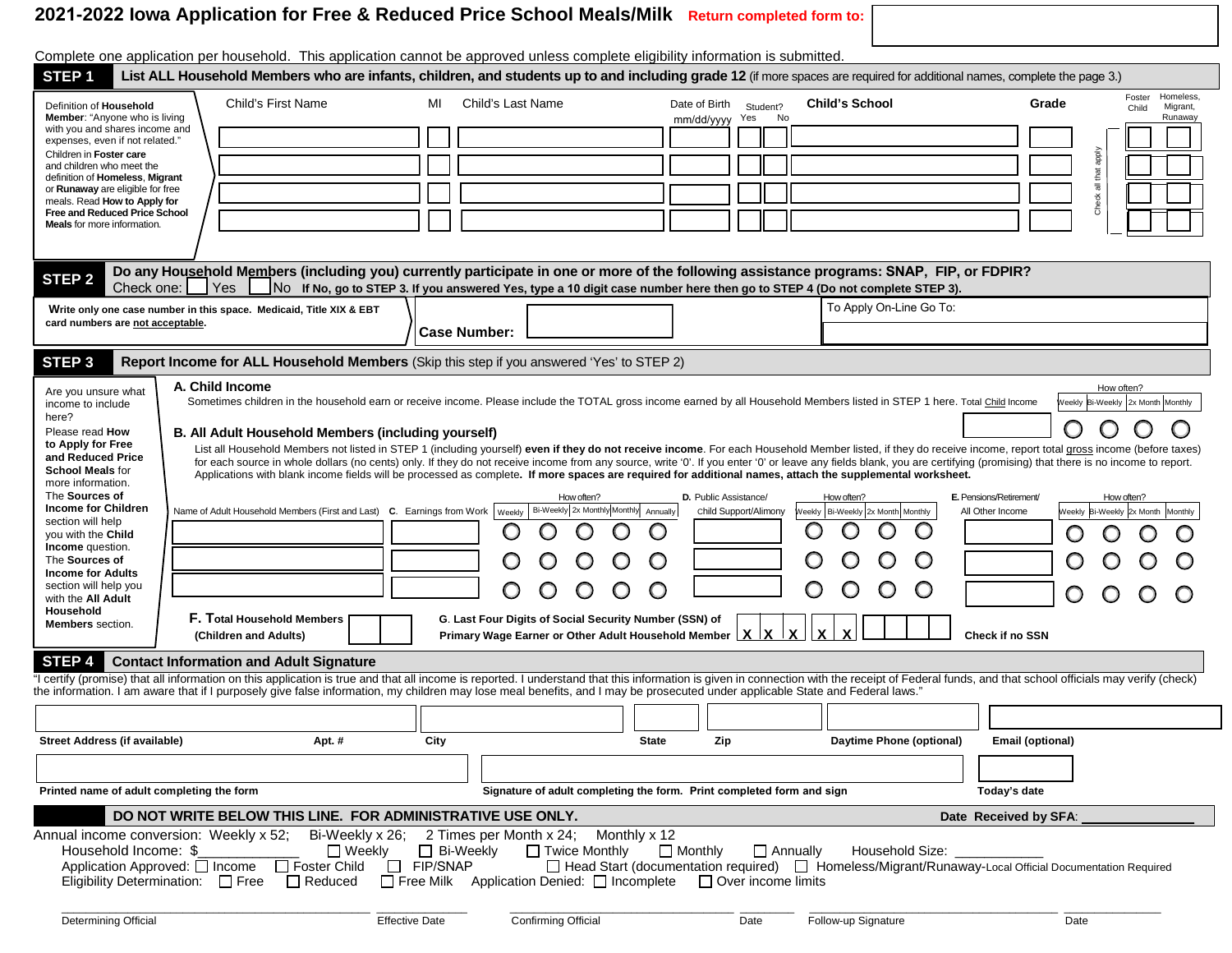| <b>OPTIONAL</b> | <b>Children's Racial and Ethnic Identities</b>                                                                                                                                                                                                                                                                                                                                                                                                                                                                                                                                                                                                                                                                                                                                                                                                                                                                                                                                                                                                                                                                                                                                                                                                                                                                                                                                                                                                                                                         |       |  |  |  |  |  |  |
|-----------------|--------------------------------------------------------------------------------------------------------------------------------------------------------------------------------------------------------------------------------------------------------------------------------------------------------------------------------------------------------------------------------------------------------------------------------------------------------------------------------------------------------------------------------------------------------------------------------------------------------------------------------------------------------------------------------------------------------------------------------------------------------------------------------------------------------------------------------------------------------------------------------------------------------------------------------------------------------------------------------------------------------------------------------------------------------------------------------------------------------------------------------------------------------------------------------------------------------------------------------------------------------------------------------------------------------------------------------------------------------------------------------------------------------------------------------------------------------------------------------------------------------|-------|--|--|--|--|--|--|
|                 | We are required to ask for information about your children's race and ethnicity. This information is important and helps to make sure we are fully serving our community. Responding to this section is optional and does not<br>your children's eligibility for free or reduced price meals. If you do not select race or ethnicity, one will be selected for you based on visual observation.                                                                                                                                                                                                                                                                                                                                                                                                                                                                                                                                                                                                                                                                                                                                                                                                                                                                                                                                                                                                                                                                                                        |       |  |  |  |  |  |  |
|                 | <b>Ethnicity (check one):</b>     Hispanic or Latino     Not Hispanic or Latino                                                                                                                                                                                                                                                                                                                                                                                                                                                                                                                                                                                                                                                                                                                                                                                                                                                                                                                                                                                                                                                                                                                                                                                                                                                                                                                                                                                                                        |       |  |  |  |  |  |  |
|                 | American Indian or Alaskan Native   Asian   Black or African American   Native Hawaiian or Other Pacific Islander<br>Race (check one or more):                                                                                                                                                                                                                                                                                                                                                                                                                                                                                                                                                                                                                                                                                                                                                                                                                                                                                                                                                                                                                                                                                                                                                                                                                                                                                                                                                         | White |  |  |  |  |  |  |
|                 | Low-Cost Health Insurance for Children<br>If your children do not have health insurance, many families getting free or reduced price meals can also get free or low-cost health insurance for their children. The law requires public schools to share your free<br>and reduced price meal eligibility information with Medicaid & Hawki, the State's medical insurance program for children. Private schools, RCCIs and childcare organizations may choose to share this<br>information. Specifically, we will give them your child's name, your name & address. Medicaid & Hawki can only use the information to identify children who may be eligible for free or low-cost health insurance<br>and contact you. They are not allowed to use the information from your free and reduced meal application for any other purpose or to share it with any other entity or program. You are not required to allow us<br>to share this information, it will not affect your child's eligibility for free or reduced price meals. If you do NOT want your information shared with Medicaid or Hawki, you must tell us by completing the<br>information below. If you want further information, you may call Hawki at 1-800-257-8563. Also, if you are already receiving Medicaid or Hawki, please sign below. This will avoid another contact.<br>My signature below indicates I DO NOT want school officials to share information from my free and reduced price meal application with Medicaid or Hawki. |       |  |  |  |  |  |  |
|                 | <b>Parent/Guardian Name (Printed)</b><br>Signature (print completed from and sign)                                                                                                                                                                                                                                                                                                                                                                                                                                                                                                                                                                                                                                                                                                                                                                                                                                                                                                                                                                                                                                                                                                                                                                                                                                                                                                                                                                                                                     | Date  |  |  |  |  |  |  |

The **Richard B. Russell National School Lunch Act** requires the information on this application. You do not have to give the information, but if you do not submit all needed information, we cannot approve your child for free or reduced price meals. You must include the last four digits of the social security number of the adult household member who signs the application. The last four digits of the social security number is not required when you apply on behalf of a foster child or you list a Supplemental Nutrition Assistance Program (SNAP), Family Investment Program (FIP) or Food Distribution Program on Indian Reservations (FDPIR) case number or other FDPIR identifier for your child or when you indicate that the adult household member signing the application does not have a social security number. We will use your information to determine if your child is eligible for free or reduced price meals, and for administration and enforcement of the lunch and breakfast programs. We MAY share your eligibility information with education, health, and nutrition programs to help them evaluate, fund, or determine benefits for their programs, auditors for program reviews, and law enforcement officials to help them look into violations of program rules.

**USDA Nondiscrimination Statement:** In accordance with Federal civil rights law and U.S. Department of Agriculture (USDA) civil rights regulations and policies, the USDA, its Agencies, offices, and employees, and institutions participating in or administering USDA programs are prohibited from discriminating based on race, color, national origin, sex, disability, age, or reprisal or retaliation for prior civil rights activity in any program or activity conducted or funded by USDA.

Persons with disabilities who require alternative means of communication for program information (e.g. Braille, large print, audiotape, American Sign Language, etc.), should contact the Agency (State or local) where they applied for benefits. Individuals who are deaf, hard of hearing or have speech disabilities may contact USDA through the Federal Relay Service at (800) 877-8339. Additionally, program information may be made available in languages other than English.

## To file a program complaint of discrimination, complete the USDA Program Discrimination Complaint Form, (AD-3027) found online at:

http://www.ascr.usda.gov/complaint\_filing\_cust.html, and at any USDA office, or write a letter addressed to USDA and provide in the letter all of the information requested in the form. To request a copy of the complaint form, call (866) 632-9992. Submit your completed form or letter to USDA by:

| (1)<br>(2)<br>(3)                                  | mail: U.S. Department of Agriculture<br>Office of the Assistant Secretary for Civil Rights<br>1400 Independence Avenue, SW<br>Washington, D.C. 20250-9410;<br>fax: (202) 690-7442; or<br>email: program.intake@usda.gov. | *only use this<br>address if you are<br>filing a complaint<br>of discrimination | lowa Non-Discrimination Statement: "It is the policy of this CNP provider not to discriminate on the basis of race,<br>creed, color, sex, sexual orientation, gender identity, national origin, disability, age, or religion in its programs,<br>activities, or employment practices as required by the lowa Code section 216.6, 216.7, and 216.9. If you have<br>questions or grievances related to compliance with this policy by this CNP Provider, please contact the lowa Civil<br>Rights Commission, Grimes State Office building, 400 E. 14th St. Des Moines, IA 50319-1004; phone number 515-<br>281-4121, 800-457-4416; website: https://icrc.iowa.gov/." |
|----------------------------------------------------|--------------------------------------------------------------------------------------------------------------------------------------------------------------------------------------------------------------------------|---------------------------------------------------------------------------------|--------------------------------------------------------------------------------------------------------------------------------------------------------------------------------------------------------------------------------------------------------------------------------------------------------------------------------------------------------------------------------------------------------------------------------------------------------------------------------------------------------------------------------------------------------------------------------------------------------------------------------------------------------------------|
| This institution is an equal opportunity provider. |                                                                                                                                                                                                                          |                                                                                 | Translated applications are available at: http://www.fns.usda.gov/school-meals/translated-applications                                                                                                                                                                                                                                                                                                                                                                                                                                                                                                                                                             |

| Waiver Information                                                                                                                                                                                                             |
|--------------------------------------------------------------------------------------------------------------------------------------------------------------------------------------------------------------------------------|
| If you child for the offer the or reduced price meals, you may also be elight for other benefits. If you sign this alver, your child from the considered for a full or parable or meals in the relation of the the substitute  |
| Signature of Parent/quardian entertainment of the state of Parent Control of Parent Control of Parent Control of the Signature of Parent Control of the Signature of Parent Control of the Signature of the Signature of the S |
|                                                                                                                                                                                                                                |
|                                                                                                                                                                                                                                |